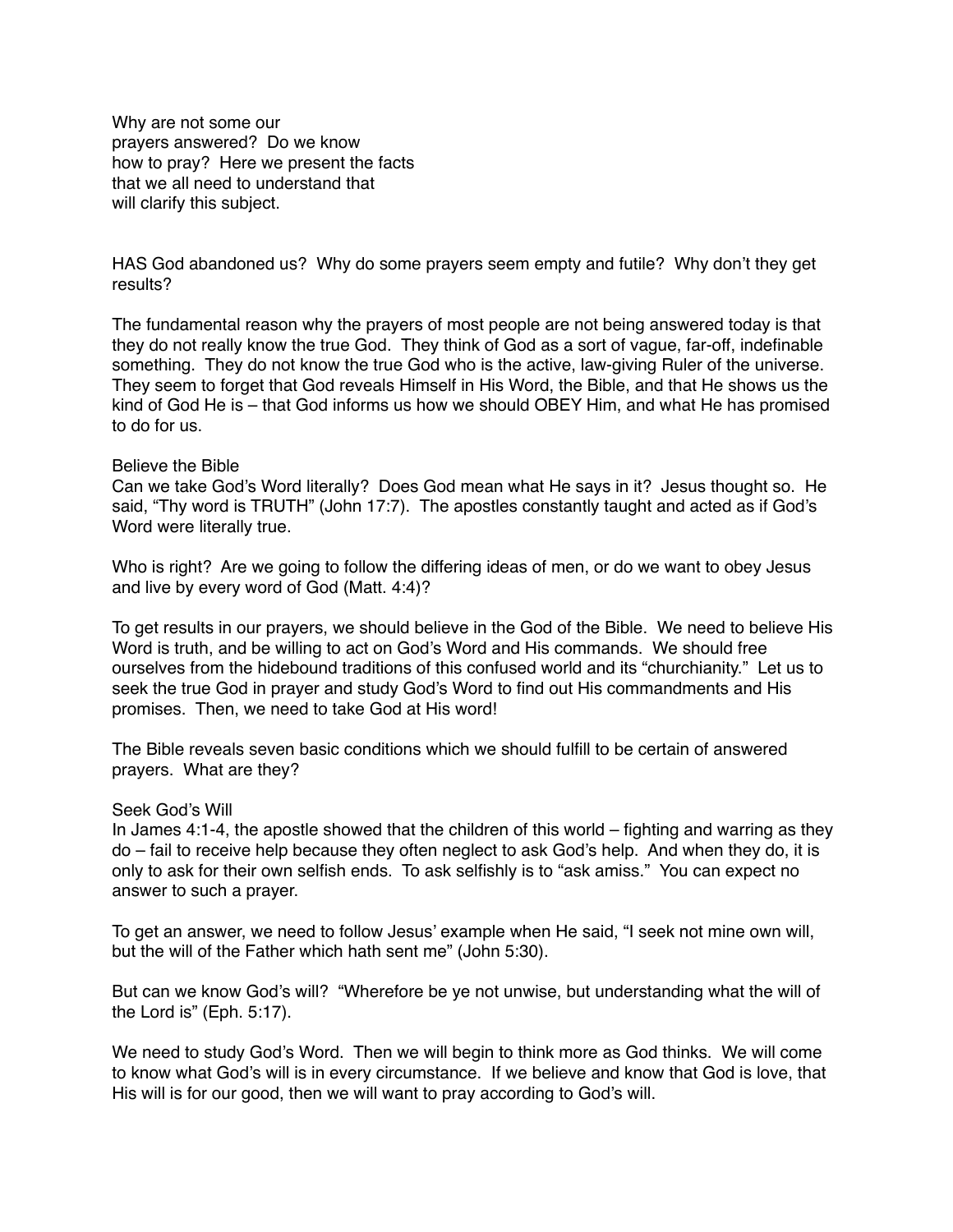We need not always have a specific promise in the Bible to know that something is God's will. Through experience and guidance, we will learn how to apply the principles of God's revealed will to any situation which may arise.

The point is that we must pray according to God's will to receive an answer. "And this is the confidence that we have, that, if we ask anything according to his will, he heareth us: and if we know that he hears us, whatsoever we ask, we know that we have the petitions that we desired of him" (1 John 5:14-15).

Asking according to God's will is the overall fundamental condition of answered prayer. All other conditions could be grouped under this one because they are the specific points of God's will in regard to prayer.

## Believe God

Most people do not realize that a lack of faith is simply a disbelief that God will keep His promises or back up His Word. Have you ever thought of it that way?

Real FAITH is not an emotional "feeling" that you generate by thinking certain thoughts over and over. You don't "talk yourself into," or "think yourself into," real, believing faith.

Godly faith is simply your willingness – through God's help – to quietly, patiently trust God to perform His Word. Abraham had that kind of faith. The apostle Paul wrote of him: "He staggered not at the promise of God through unbelief; but was strong in faith, giving glory to God; and being fully persuaded that what he had promised, he was able also to perform" (Rom. 4:20-21).

Abraham relied completely on God to perform His promises. Do we?

If we lack real faith, we need to ask God to give it to us. Faith is one of the gifts of God's Holy Spirit.

James was inspired to write that a man must have faith to receive answers to his prayers (James 1:5-7). A man who wavers will not receive an answer. "For let not that man think that he shall receive any thing of the Lord" (vs. 7).

God has made hundreds of promises in His Word which we can claim.

### Be Fervent

It is common in our day for parents to teach their children memorized prayers. The father often mumbles a hurried, routine prayer of thanks at the table. The minister either reads or recites from memory an eloquent prayer which sounds very impressive.

# Is God impressed?

The "fruits" show that God rarely hears such prayers, for they are usually not answered.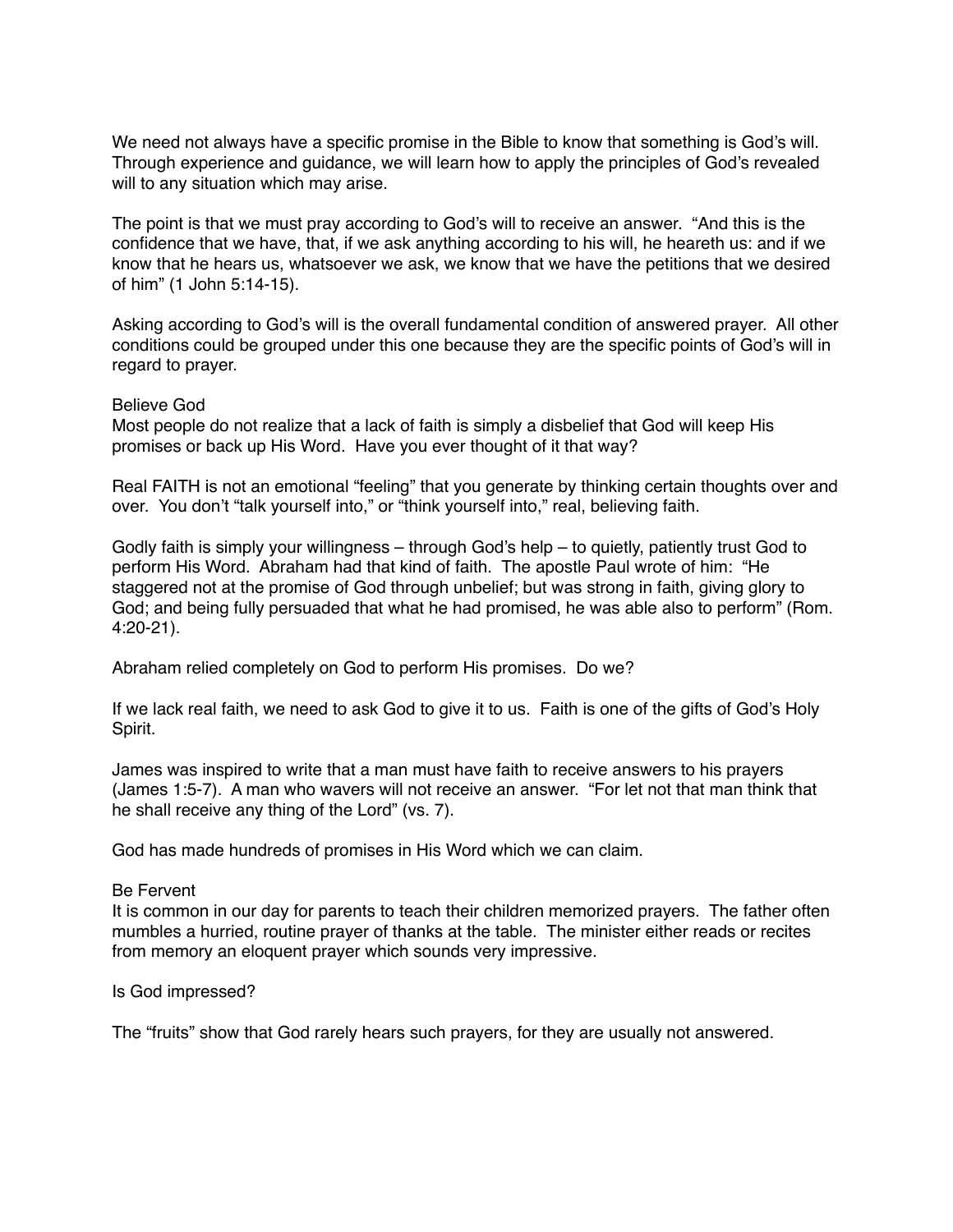This is so because people don't put their hearts into their prayers (Hos. 7:14). They don't "cry out" to God with their whole being as the ancient prophets did – and as Christ did when He prayed.

On the evening before His crucifixion, Jesus needed strength from God for the coming ordeal. He needed to get really close to God. He knelt down and began to pray that God's will, not his own, would be done. "And being in an agony he prayed more earnestly: and his sweat was as it were great drops of blood falling down to the ground" (Luke 22: 44). He prayed earnestly – with all His heart.

In James 5:16, we read, "The effectual FERVENT prayer of a righteous man availeth much." We have to pray fervently, earnestly, zealously, if we expect God to hear.

We need to put our whole heart into our prayers!

Fear and Humility

Modern man has a cocksure, self-sufficient attitude and thinks he can get along fine without God. He neither fears God nor respects God's Word as an authority in his life. He is vain, egotistical, self-important.

Is it a wonder that God fails to answer the prayers of such men?

The very first prerequisite to a knowledge of God is to fear Him and respect His Word. "The fear of the Lord is the beginning of wisdom" (Ps. 111:10).

Man needs to realize that he is only dust and shall return to the dust. He will remain without eternal life unless he receives the Spirit of God, which is the begettal to eternal life. Eternal life is a gift from God (Rom. 6:23), not something we already have. "For what is your life? It is even a vapor, that appeareth for a little time, and then vanisheth away" (James 4:14).

We need to fear God, realizing that our lives are in His hands. We should be humble, realizing that any gifts or talents we may have are ours because God gave them to us.

When we can approach our Creator in that attitude – respecting His power and authority over our lives – then He will hear our prayers.

When Christ was in the human flesh, even He feared God as we should. "Who in the days of his flesh, when he had offered up prayers and supplications with strong crying and tears unto him that was able to save him from death, and was heard in that he feared" (Heb. 5:7). When we fully realize our own helplessness, then we will cry out to God as we should.

Peter wrote "be clothed with humility: for God resisteth the proud, and giveth grace to the humble" (1 Peter 5:5).

The attitude of humility and godly fear is vital in prayer, and at all times.

# Be Persistent

In Luke 18:1-8, Jesus spoke a parable to teach us that we should always pray, and never give up hope. He showed that even an unrighteous judge would finally hear the pleas of a widow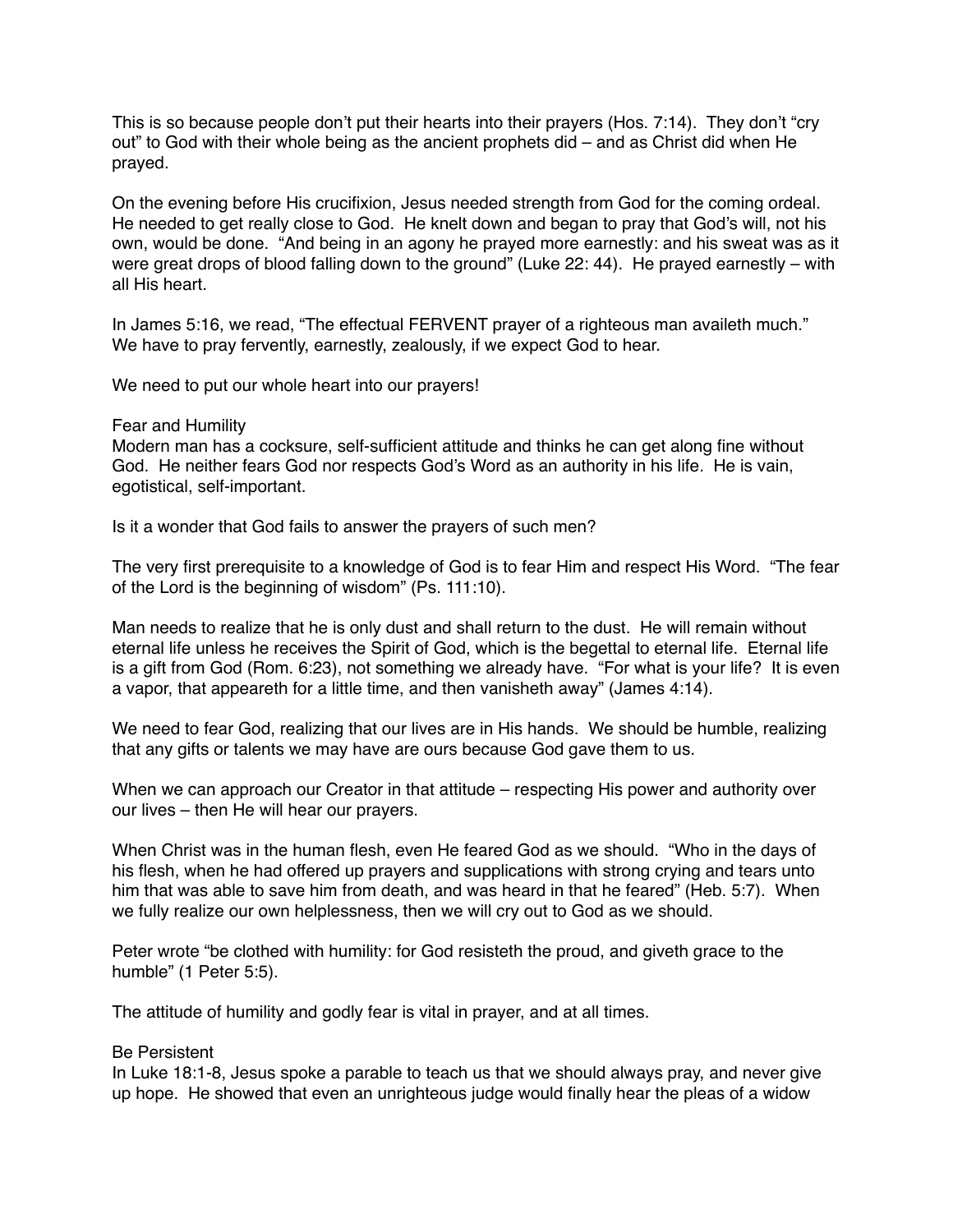who kept coming to him. So we should keep praying to God, even though He doesn't answer right away.

God has made many promises in His Word. But He has nowhere said that He will perform them at the time, or in the way that we choose. Sometimes it is very good for us not to have our prayers answered immediately. God is building patient faith into our character.

James was inspired to write, "the trying of your faith worketh patience" (James 1:3). If God doesn't answer your prayers immediately, exercise patience and keep praying until He does answer.

God has supreme wisdom to know when and how would be best to answer your prayers, so we do not need to "nag" at God, yet God does like it when we are persistent, so it depends on our attitude on how we beseech God for our needs. God always keeps His promises! So be persistent. Keep praying in faith, and God is bound to perform His part.

## **Obedience**

A sixth condition of answered prayer is one which is neglected and violated consistently by most professing "Christians." This hinges directly on the before-mentioned fact that very few people today really know the true God. People do not look to God as the AUTHORITY in their lives. Instead, they make a "god" out of this world's society and its customs, traditions, and religious practices.

God inspired Paul to write, "Know ye not, that to whom ye yield yourselves servants to obey, his servants ye are to whom ye obey" (Rom. 6:16). If we practice the ways of sin of this world, we are putting this society and its pagan customs in place of the true God! God wants more than "lip service." He requires OBEDIENCE!

If we haven't learned to fear the true God and accept His word as the authority in our lives, then we don't really know God. "He that saith, I know him, and keepeth not his commandments, is a liar, and the truth is not in him" (1 John 2:4).

How can men persistently refuse to keep God's commandments, and then expect Him to answer their prayers? Peter answers, "For the eyes of the Lord are over the righteous, and his ears are open unto their prayers: but the face of the Lord is against them that do evil" (1 Peter 3:12).

Sin is simply breaking God's Law (1 John 3:4). God will not hear the prayers of those who persist in sin – in evil. If people would obey God, they would get answers when they pray. Then God would not seem so far away, so unreal – as He does to most people.

Does God ever hear the prayers of the unconverted? Yes, He does. God himself has blinded the eyes of many to the truth at this time (Rom. 11:7-8). It is His responsibility that they don't know the truth yet. So God does sometimes hear and answer the prayers of those who obey as far as they know.

The lepers and cripples who came to Jesus to be healed didn't know all of God's truth. But they did realize that Jesus was sent from God and could heal. And they acted on what they knew.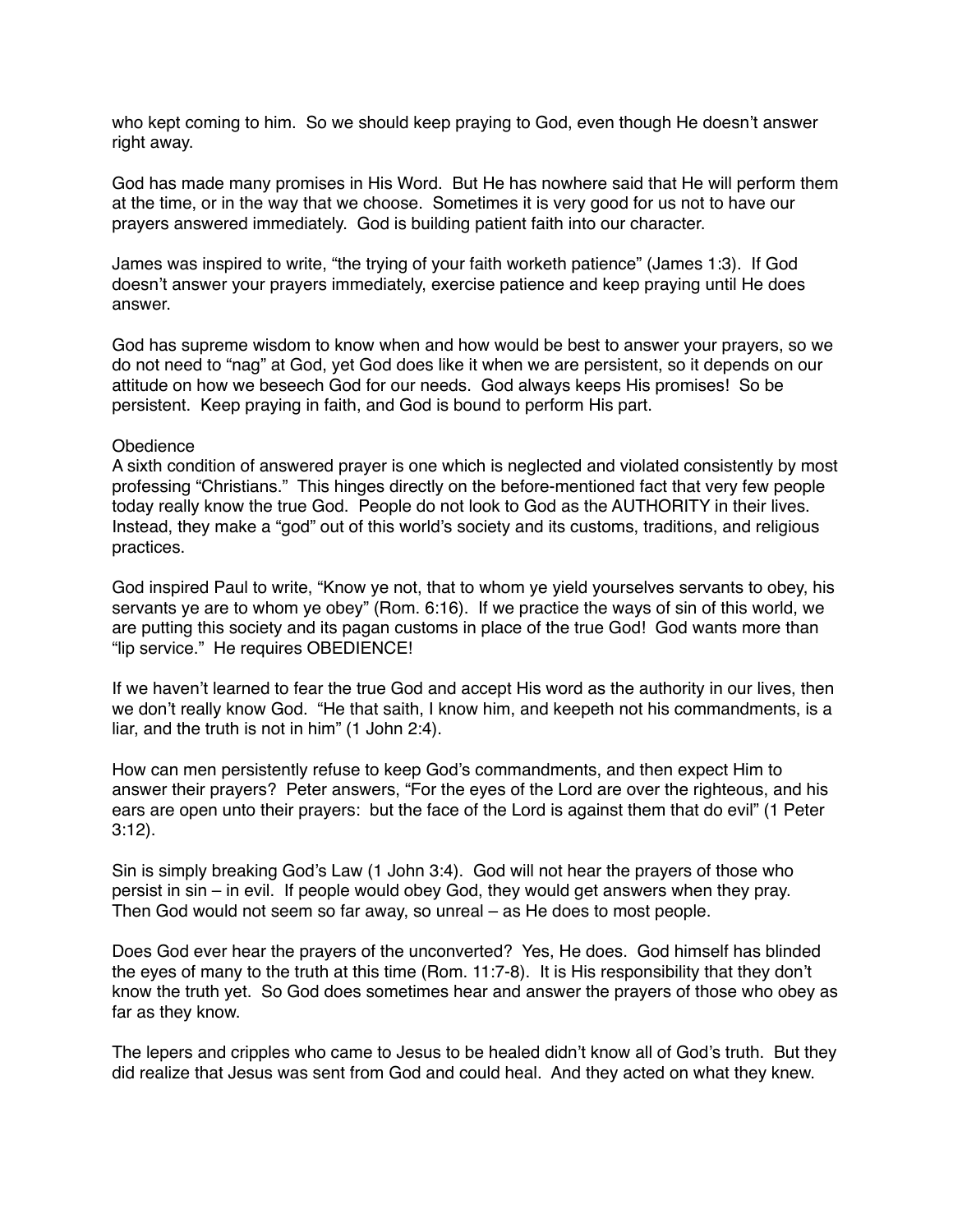So it is a matter of our heart or attitude. If we come to God in a humble, repentant spirit and are determined to obey Him to the best of our knowledge, He will hear our prayers. But this is no excuse for anyone who knows the truth to disobey God!

True Christians can have a special confidence that God will answer their prayers if they are OBEDIENT. "And whatsoever we ask, we receive of him, because we keep his commandments, and do those things that are pleasing in his sight" (1 John 3:22).

## Use Christ's Name

The seventh condition of answered prayer is the correct use of Christ's name. This is a greatly misunderstood subject, and the use of Christ's name is often abused.

After Jesus had been with His disciples for over three years, and had taught them God's will and how to obey it, He said, "Whatsoever ye shall ask the Father in my name, he will give it you. Hitherto have ye asked nothing in my name: ask, and ye shall receive, that your joy may be full" (John 16:23-24). When we pray to God, these verses give us the privilege of employing Christ's name – asking by His authority. But most people misunderstand how we can ask "in Jesus' name."

When our government sends an ambassador to another country, he is given authority to carry out certain business in the government's name. He can act in the name of our government because it has conferred on him the authority as its chosen representative to carry on certain business on its behalf. His authority is limited to do only what the government has specifically authorized him. If he exceeds his delegated authority, his actions are null and void and will not be backed up by this government.

That is the way we are to ask things "in Jesus' name". Christ has given His ministers the duty of performing certain functions in His name – or by His authority. We can rightfully ask for things "in Jesus' name" only when we know that it is His will – that His authority stands back of it.

Those who abide in Christ and are God's children have the privilege of praying in Christ's name. Jesus explained, "If ye abide in me, and my words abide in you, ye shall ask what ye will, and it shall be done unto you" (John 15:7).

Just rattling off the words "in Jesus' name" to a prayer that is contrary to God's will and Christ's will is of no avail whatsoever.

Yes, Jesus' words must abide in us. We must ask according to His Will. We must abide in Him – belong to Him. "Now if any man hath not the Spirit of Christ, he is none of his" (Rom. 8:9). And God gives His Holy Spirit to them that OBEY Him (Acts 5:32).

So to pray in Jesus' name, we must at the same time be yielding to His will to the best of our knowledge. "In Jesus' name" means by His authority. We are praying through Him as our High Priest (Heb. 4:14-16).

Christ – our High Priest – was tempted in all points like we are (vs. 15). He understands our weaknesses. It is His revealed will to give us of His Spirit (Luke 11:13) and to help us live a more abundant life (John 10:10).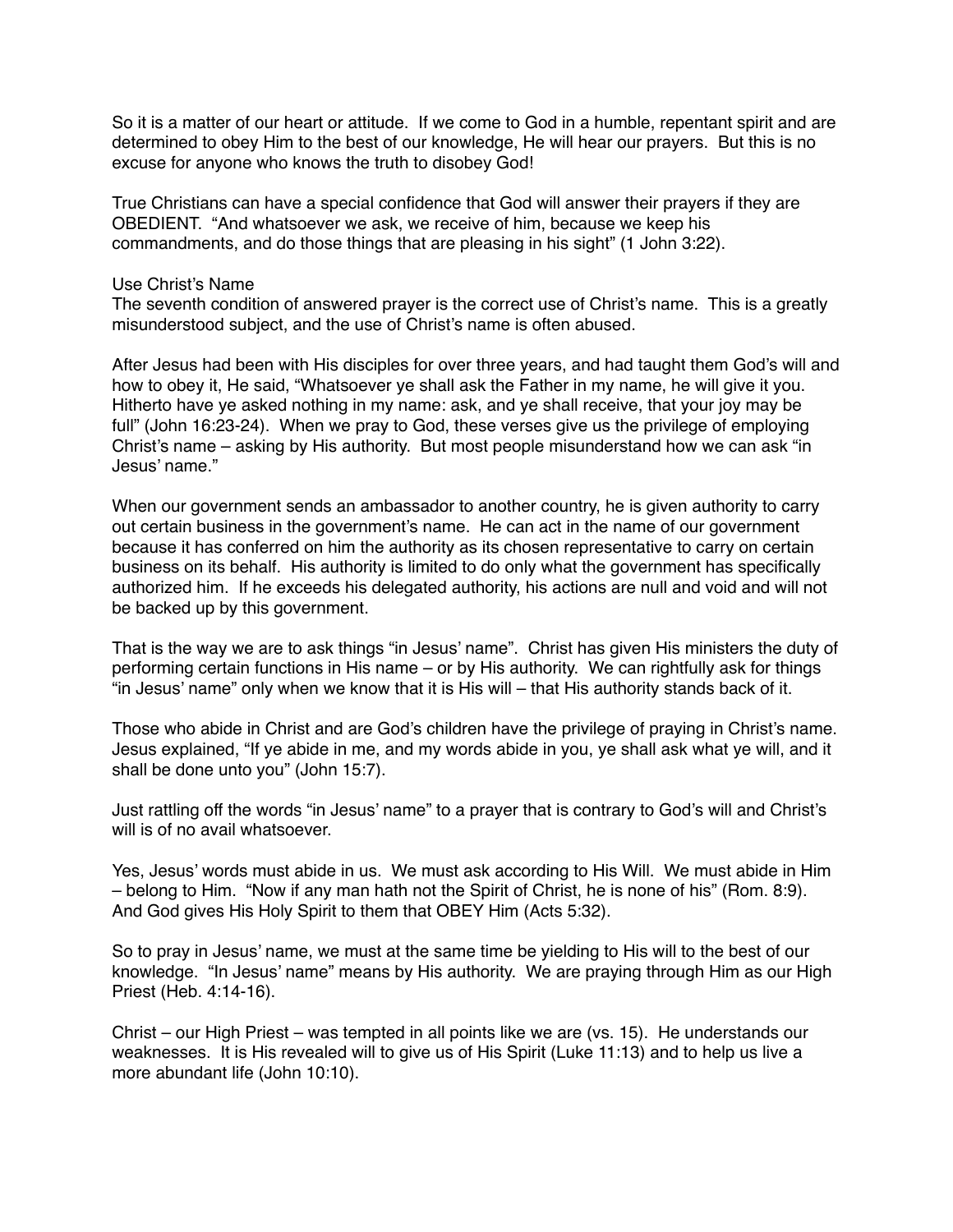We need to study God's Word to know the principles of His will, that we may ask by His authority.

Praying in Jesus' name is a great privilege. Use Jesus' name correctly, and your prayers will be answered because of the authority conferred through Him.

## Action Will Follow

If we faithfully conform to these seven conditions of answered prayer – with God's help, we may then have absolute confidence that God will hear and answer our prayers. We will be changing, growing closer to God each day. We will be actively seeking and doing His will.

This intimate contact with the Creator of Heaven and Earth will give us a peace of mind and quiet confidence that nothing can destroy. But our confidence will not be in ourselves, but in the greatest POWER there is.

God has inspired an example of how He heard and answered even the prayers of an unconverted man because that man was in a right spirit, and had obeyed what he knew. In 2 Kings 20:1-11, we read the account of how king Hezekiah was about to die and sought God's deliverance.

God's own prophet, Isaiah, had told Hezekiah that he would die. But Hezekiah knew that God was an all-merciful God, and that he had obeyed God the best he knew how and could.

So Hezekiah "wept sore" and besought God's intervention (vs. 3). He put his heart in his prayer!

In spite of the fact that He had previously told Isaiah that Hezekiah would die, God heard and answered Hezekiah's fervent prayer! He added fifteen years to Hezekiah's life!

What a result of prayer!

But was that all?

No indeed. Hezekiah did not doubt God's power to intervene and act as this world does. He made a further request that God would give him a special sign that he would be healed (vs. 8).

God's servant, Isaiah, gave Hezekiah the choice of the sign – the shadow would either go forward ten degrees, or backward ten degrees. Hezekiah said it would be harder for the shadow to go backward ten degrees. "And Isaiah the prophet cried unto the Lord: and he brought the shadow ten degrees backward" (vs. 11).

Because of Hezekiah's faith, obedience, and fervent prayers, God Almighty not only healed him and added fifteen years to his life, but He actually caused the sun (from Hezekiah's point of reference) to reverse itself in the heavens!

This was not an "optical illusion" God's miracles are real! "For with God NOTHING SHALL BE IMPOSSIBLE" (Luke 1:37).